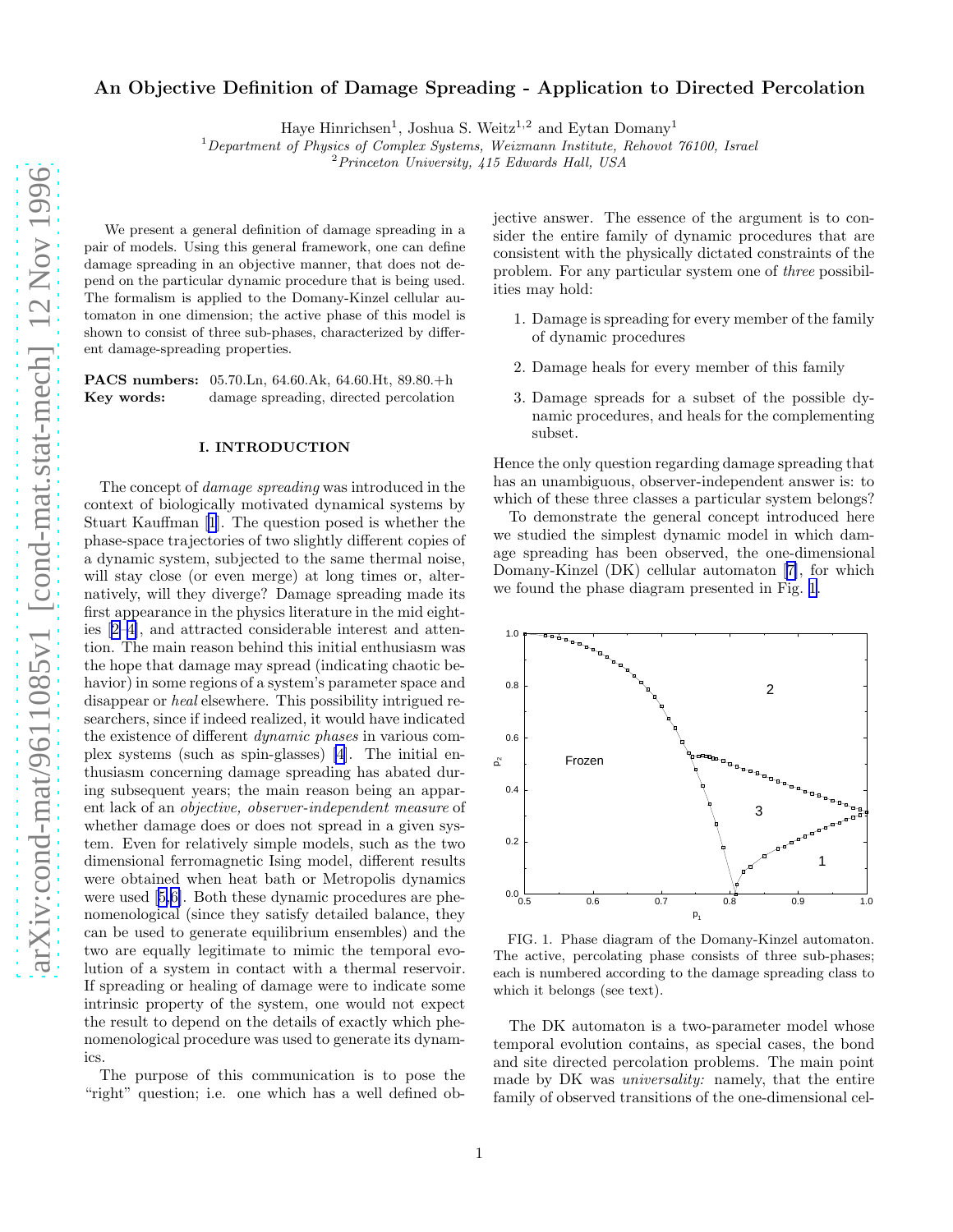lular automaton is in the directed percolation universality class. DK identified two phases; a "dry" or "frozen" phase, in which all initial conditions evolve to the absorbing state, and an "active" or percolating phase. Some years later Martins et al [\[8](#page-10-0)] discovered that in a certain region of the active phase damage spreads, and it heals elsewhere. More detailed investigations, using simulations[[9\]](#page-10-0) -[[12\]](#page-10-0) as well as analytic (mean field) approximations [\[11](#page-10-0)],[[13](#page-10-0)] - [\[15](#page-10-0)] confirmed the existence of this "chaotic phase". Its boundary, however, was shown [\[13](#page-10-0)] to depend on the manner in which the dynamic procedure of the underlying DK model is carried out, while the evolution of a single replica is completely insensitive to the dynamic procedure. This prompted Grassberger [[12\]](#page-10-0) to observe that "it is misleading to speak of different phases in the DK automaton...instead these are different phases for very specific algorithms for simulating pairs of such automata". This observation is the precise analog of the problematic nature of viewing DS as a manifestation of a dynamic transition in spin models, where, as mentioned above, it was well known that different dynamics that yield identical equilibrium properties can give rise to different results for damage spreading. Thus, again, DS becomes a "subjective" concept, which is devoid of well defined meaning for the DK model, whose phases should be determined by the properties of a single evolving system.

The main purpose of this paper is to point out that if one defines the most general family of dynamic rules that are consistent with the physics of the problem being studied (Sec II), DS has an objective, observer-independent meaning. Past work on DS in the DK model is reviewed in Sec III and in Sec IV the existence of the three well defined distinct phases described in the Introduction is established for the DK model by numerical simulations and analytical arguments.

We also tested and confirmed a recent conjecture of Grassberger, to the effect that the damage spreading transition is in the directed percolation universality class [[12\]](#page-10-0). Analytical support for this conjecture came so far from approximate mean-field arguments [\[14](#page-10-0)] and an exact statement first made by Kohring and Schreckenberg[[13\]](#page-10-0), who noted that on the  $p_2 = 0$  line the dynamics of damage spreading in the DK automaton is precisely identical to the evolution of the DK automaton itself, and hence on this line DS is trivially in the DP universality class. This being a rather special line, it is of interest to try to establish such precise mapping of DS to DP also elsewhere in the  $p_1 - p_2$  plane. In Sec IV A we present such an extension.

# II. DAMAGE SPREADING - GENERAL FORMALISM

### A. Rules for Legitimate Damage Spreading Procedures

We turn now to present our arguments for the possibility of defining an observer-independent measurement of damage spreading. By this we do not mean that DS is reflected in the dynamic behavior of a single system, so that Grassberger's observation still holds; DS is a property of a *pair* of automata.<sup>1</sup> It is possible, however, to address the lack of objectivity implicit in one's freedom to choose the precise algorithm that is used for the evolution of the pair of replicas. If every observer can pick his favorite dynamic rule, get results (on DS) that depend on the rule used, while no measurement done on an evolving single system can differentiate between the rules - indeed it appears contradictory to claim that DS reflects "phases" of the model that is being investigated. Nevertheless such phases can be defined in a precise way.

To overcome this apparent paradox we formulate quite general and physically motivated restrictions on the possible dynamic rules that one can use for studying DS. By "physical" we mean that the restrictions are dictated by the dynamics of the single evolving system. The restrictions are as follows:

- 1. The dynamic rules for the evolution of the pair of replicas are such that the evolution of a single replica is according to its "natural" dynamics.
- 2. The transition probability matrix for a site  $i$  for the pair of replicas can depend only on those sites that affect the evolution of site  $i$  under the dynamic rules of a single system.
- 3. The rules that govern evolution for the pair do not break any of the symmetries of the single-replica dynamics.

The first restriction simply means that the fact that we are watching two systems evolving in parallel should not affect the behavior of any one of them. The second constraint means that if the evolution of site  $i$  is affected, say, only by the states of its nearest neighbors, the relative states taken on site i by the two replicas should not feel longer range interactions. For example, if site  $i$  and all its neighbors  $j$  are in the same state in the two replicas,

<sup>&</sup>lt;sup>1</sup>In this sense DS, as defined for stochastic dynamics, differs from dynamics in deterministic nonlinear systems. In that case one can find signatures of chaotic behavior in following the phase-space trajectory of a single evolving system. Divergence of two initially neighboring trajectories (indicating the existence of a positive Lyapunov exponent) is a computationally feasible tool to ascertain the chaotic nature of a single system's trajectory, but is not essential to consider two replicas in order to define chaos.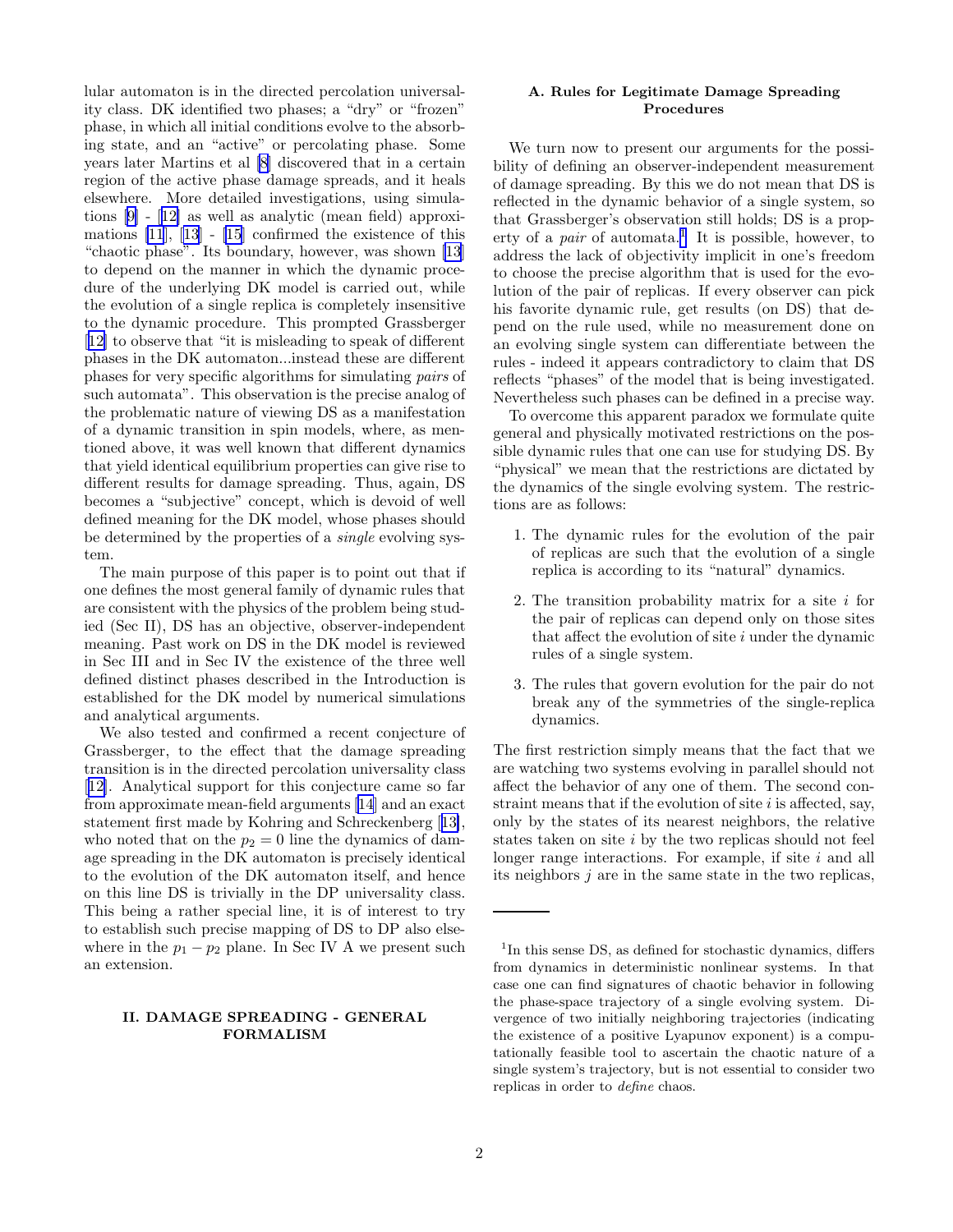<span id="page-2-0"></span>we do not expect damage to be generated at  $i$  by a damaged site which is far away (i.e. not one of the neighbors of  $i$ ). The third rule implies, for example, that if there is a left-right symmetry in the evolution of a single system the same must hold for the pair of replicas.

Clearly, the subjectivity in defining the damage spreading procedure that was described above has now been shifted to this point - to selecting the restrictions that define which DS procedure is "legitimate". We do believe that there is much less arbitrariness, however, in this kind of subjectivity than what was done before - choosing, at random, one out of a continuum of physically equivalent procedures.

### B. Transfer matrix formalism

We now introduce a general formalism for damage spreading problems in one-dimensional models with parallel updates<sup>2</sup>. Consider a one-dimensional spin chain with L sites and certain boundary conditions to be specified. At each site  $j = 1, \ldots, L$  a local spin variable  $\sigma_i = 1, \ldots, s$  is placed which can be in s different states. We denote by  $P_t(\sigma_1,\ldots,\sigma_L)$  the probability to find the system at time t in the state  $\{\sigma_1, \ldots, \sigma_L\}$  which is positive and normalized by

$$
\sum_{\sigma_1,\ldots,\sigma_L} P_t(\sigma_1,\ldots,\sigma_L) = 1.
$$
 (1)

The time evolution of a system with parallel updates is discrete and can be described by a transfer matrix  $\mathbf{T}$ , whose element  $\mathbf{T}_{\sigma_1,\dots,\sigma_{L}}^{\tau_1,\dots,\tau_L}$  is the probability of making a transition from state  $\{\sigma_1, \ldots, \sigma_L\}$  at time t to state  $\{\tau_1, \ldots, \tau_L\}$  at time  $t + 1$ . The corresponding discrete time master equation has the form

$$
P_{t+1}(\tau_1,\ldots,\tau_L) = \sum_{\sigma_1,\ldots,\sigma_L} \mathbf{T}_{\sigma_1,\ldots,\sigma_L}^{\tau_1,\ldots,\tau_L} P_t(\sigma_1,\ldots,\sigma_L)
$$
\n(2)

The conservation of probability (1) implies that

$$
\sum_{\tau_1,\dots,\tau_L} \mathbf{T}^{\tau_1,\dots,\tau_L}_{\sigma_1,\dots,\sigma_L} = 1 \tag{3}
$$

for all configurations  $\{\sigma_1, \ldots, \sigma_L\}$ , which means that the elements in each column of the transfer matrix add up to one.

In what follows we assume that each site is updated simultaneously<sup>2</sup> and that an update at some site j depends locally on  $n$  sites of the previous configuration,

say  $\{\sigma_{j-m}, \ldots, \sigma_{j+m}\}\$  where  $m = \frac{n-1}{2}$ . This means that the transfer matrix factorizes:

$$
\mathbf{T}^{\tau_1,\ldots,\tau_L}_{\sigma_1,\ldots,\sigma_L} = \prod_{j=1}^L T^{\tau_j}_{\sigma_{j-m},\ldots,\sigma_{j+m}}.
$$
 (4)

Each factor  $T^{\tau_j}_{\sigma_{j-m},...,\sigma_{j+m}}$  conserves probability separately:

$$
\sum_{\tau_j=1}^s T^{\tau_j}_{\sigma_{j-m},...,\sigma_{j+m}} = 1.
$$
 (5)

We now consider two replicas  $S$  and  $S'$  of the same system. Denote by  $\{\sigma_1, \ldots, \sigma_L\}$  and  $\{\tau_1, \ldots, \tau_L\}$  the states of S and by  $\{\sigma'_1, \ldots, \sigma'_L\}$  and  $\{\tau'_1, \ldots, \tau'_L\}$  those of S'. In order to define simultaneous temporal evolution of these systems, one has to generalize the transfer matrix:

$$
\mathbf{T}^{\tau_1,...,\tau_L}_{\sigma_1,...,\sigma_L} \rightarrow \mathbf{T}^{\tau_1,...,\tau_L}_{\sigma_1,...,\sigma_L;\sigma'_1,...,\sigma'_L} \\ T^{\tau_j}_{\sigma_j-m,...,\sigma_{j+m}} \rightarrow T^{\tau_j;\tau'_j}_{\sigma_{j-m},...,\sigma_{j+m};\sigma'_{j-m},..., \sigma'_{j+m}}
$$

The transfer matrix for the total system  $(S, S')$  is restricted by the requirement that each replica should evolve as before, i.e. integrating out the degrees of freedom of one of the replicas results in the previous transfer matrix of the other replica:

$$
\sum_{\tau_j=1}^{s} T^{\tau_j; \tau'_j}_{\sigma_{j-m}, \dots, \sigma_{j+m}}; \sigma'_{j-m}, \dots, \sigma'_{j+m} = T^{\tau'_j}_{\sigma'_{j-m}, \dots, \sigma'_{j+m}}
$$
(6)

$$
\sum_{\tau'_j=1}^s T^{\tau_j; \tau'_j}_{\sigma_{j-m},...,\sigma_{j+m; \sigma'_{j-m},..., \sigma'_{j+m}} = T^{\tau_j}_{\sigma_{j-m},..., \sigma_{j+m}}
$$
 (7)

These restrictions already imply probability conservation for the total system:

$$
\sum_{\tau_j \; ; \; \tau'_j = 1}^s T^{\tau_j \; ; \; \tau'_j}_{\sigma_{j-m},...,\sigma_{j+m} \; ; \; \sigma'_{j-m},..., \sigma'_{j+m}} = 1 \tag{8}
$$

In order to study damage spreading, a further restriction is imposed: Once both replicas reach the same state (no damage), their temporal evolution is identical:

$$
T^{\tau_j; \tau'_j}_{\sigma_{j-m},...,\sigma_{j+m}}; \sigma_{j-m},...,\sigma_{j+m} = T^{\tau_j}_{\sigma_{j-m},..., \sigma_{j+m}} \delta^{\tau_j; \tau'_j} (9)
$$

We define damage as the Hamming distance between the states  $\{\sigma_1, \ldots, \sigma_L\}$  and  $\{\sigma'_1, \ldots, \sigma'_L\}$  at any given time, that is the fraction of sites for which  $\sigma_j \neq \sigma'_j$ :

$$
\Delta = \frac{1}{L} \sum_{j=1}^{L} \Delta_j = \frac{1}{L} \sum_{j=1}^{L} (1 - \delta_{\sigma_j, \sigma'_j})
$$
(10)

The restrictions

(6), (7), and (9) impose dependences among the  $s^{2n+2}$ 

<sup>2</sup> This is suitable for various cellular automata. For systems that satisfy detailed balance one must not update interacting spins simultaneously. Generalization of our formalism to random sequential update is straightforward.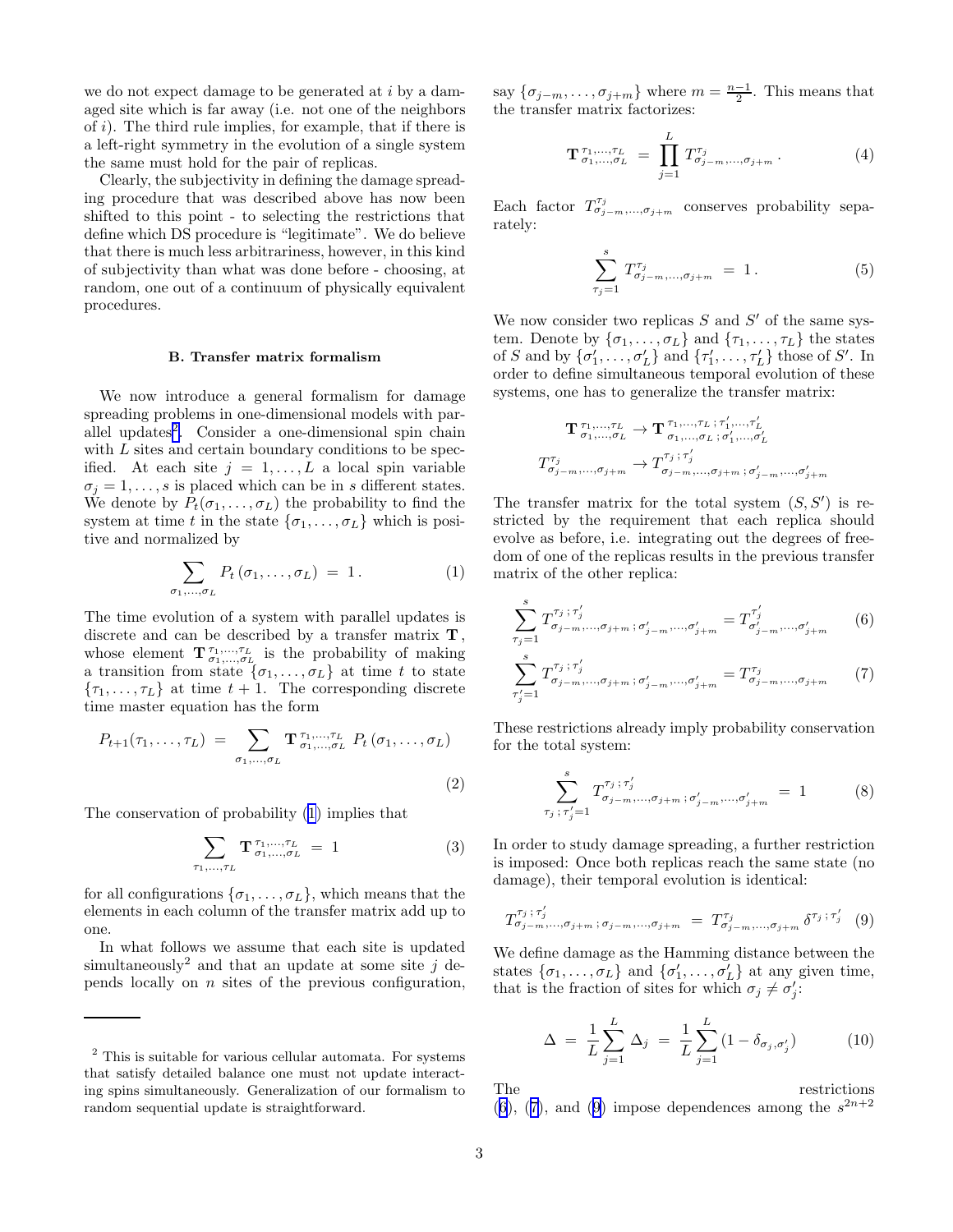matrix elements  $T^{\tau_j; \tau'_j}_{\sigma_{j-m},...,\sigma_{j+m}; \sigma'_{j-m},..., \sigma'_{j+m}}$ . The number of independent degrees of freedom can be counted as follows. First notice that because of eq.([8\)](#page-2-0) only  $2s-1$ of the 2s equations in ([6\)](#page-2-0) and [\(7](#page-2-0)) are independent. Thus, even though for any given initial configuration  $\{\sigma_{j-m},\ldots,\sigma_{j+m}\,;\,\sigma'_{j-m},\ldots,\sigma'_{j+m}\}\)$  the number of different final configurations is  $s^2$ , the number of independent matrix elements is  $s^2 - (2s - 1) = (s - 1)^2$ . On the other hand eq. [\(9](#page-2-0)) implies that for  $s^n$  of  $s^{2n}$  possible initial configurations  $\{\sigma_{j-m}, \ldots, \sigma_{j+m}$ ;  $\sigma'_{j-m}, \ldots, \sigma'_{j+m}\}\)$  the matrix elements are already defined. Furthermore the whole system is symmetric under exchange of the replicas which gives another factor  $\frac{1}{2}$ . Thus the total number of independent degrees of freedom of the transfer matrix is

$$
\frac{1}{2}(s^{2n} - s^n)(s - 1)^2
$$
\n(11)

# C. Algorithmic implementation

In a numerical simulation the temporal evolution described by the transfer matrix **T** can be realized as follows. At each time step all sites are updated independently, i.e.  $\sigma_j$  is replaced by a new value  $\tau_j$  according to probabilistic rules which depend only on the previous configuration  $\sigma_{j-m}, \ldots, \sigma_{j+m}$ . Since in this paper we discuss only two-state models, let us from now on restrict our attention to the case  $s = 2$ , with  $\sigma_i = 0, 1$  (the generalization to  $s > 2$  is straightforward).

We introduce a stochastic binary variable  $r_{\sigma_{j-m},...,\sigma_{j+m}}$ , that denotes the value assigned to site  $j$  in one update, given the state of its neighborhood  $\sigma_{j-m}, \ldots, \sigma_{j+m}$ :

$$
\tau_j := r_{\sigma_{j-m}, \dots, \sigma_{j+m}} \tag{12}
$$

The numbers  $r_{\sigma_{j-m},...,\sigma_{j+m}}$  are generated probabilistically in some procedure, such that updates at different sites or different times are uncorrelated. Furthermore, their expectation value, averaged over many realizations of random numbers, is given by the corresponding matrix element of the transfer matrix:

$$
\langle r_{\sigma_{j-m},\dots,\sigma_{j+m}} \rangle = T^{\tau_j=1}_{\sigma_{j-m},\dots,\sigma_{j+m}} \tag{13}
$$

Usually this procedure is implemented by generating a random number z from a uniform distribution in the interval  $0 < z < 1$ , and comparing it with the transition probability  $T_{\sigma_{j-m},..., \sigma_{j+m}}^{\tau_j=1}$ , to get the assigned value of  $r_{\sigma_{i-m},...,\sigma_{i+m}}$ :

$$
r_{\sigma_{j-m},\dots,\sigma_{j+m}} = \begin{cases} 1 & \text{if } z < T_{\sigma_{j-m},\dots,\sigma_{j+m}}^{\tau_j=1} \\ 0 & \text{otherwise} \end{cases} \tag{14}
$$

This prescription is not unique, however, and there are many other possibilities to select  $r_{\sigma_{j-m},...,\sigma_{j+m}}$  in a manner that satisfies eq. (13). This constraint specifies

the temporal evolution of a single system. The existence of correlations between any two random variables  $r_{\sigma_{j-m},...,\sigma_{j+m}}$  and  $r_{\sigma'_{j-m},...,\sigma'_{j+m}}$  will play no role in the evolution of a single system, since only one of the two will be used for any given update. The situation is different, however, in damage spreading problems in which the two different replicas of the system are evolving simultaneously. The updated state of the pair of replicas is governed by the joint transition probabilities

$$
\text{Prob}(\tau_j = r_{\sigma}, \tau'_j = r_{\sigma'}) = T^{\tau_j; \tau'_j}_{\sigma_{j-m}, \dots, \sigma_{j+m}}; \sigma'_{j-m}, \dots, \sigma'_{j+m}
$$
\n(15)

Therefore correlations between the two random variables  $r_{\sigma}, r_{\sigma'}$  will influence the temporal evolution of the combined system and, therewith, the properties of damage spreading. Such correlations are contained in the two-point correlation functions of the random variables, which are given by the elements of the combined transfer matrix for both replicas:

$$
\langle r_{\sigma_{j-m},...,\sigma_{j+m}} \ r_{\sigma'_{j-m},..., \sigma'_{j+m}} \rangle = T^{\tau_j=1 \; ; \; \tau'_j=1}_{\sigma_{j-m},...,\sigma_{j+m} \; ; \; \sigma'_{j-m},..., \sigma'_{j+m}}
$$
\n(16)

Inthis formalism the restriction  $(6)-(7)$  $(6)-(7)$  $(6)-(7)$  $(6)-(7)$ , stating that each replica separately evolves in the same way as the original system, is satisfied automatically. The same applies to the second restriction([9\)](#page-2-0) which ensures that in case of 'no damage' both systems evolve in parallel.

Obviously, the number of degrees of freedom specifying damage spreading is just the number of two-point correlation functions. In the case of two-state models there are  $\frac{1}{2}2^{n}(2^{n}-1)$  such correlations, which agrees with the number of degrees of freedom counted in eq.  $(11)$ .

Three-point correlations do not affect the evolution of a pair of replicas, because in each update only two random variables,  $r_{\sigma_{j-m},...,\sigma_{j+m}}$  and  $r_{\sigma'_{j-m},...,\sigma'_{j+m}}$ , are used. However, they would start to play a role in damage spreading problems with three replicas. Generally, k-point correlations will be felt in systems consisting of at least k replicas.

### III. DAMAGE SPREADING IN THE DK MODEL: A BRIEF REVIEW

In this section we review briefly past work on damage spreading in the DK automaton. We emphasize the manner in which DS was calculated by various authors, and the manner in which different ways of defining DS are embedded in the general formal framework of Sec II.

The DK automaton is defined as follows: a binary variable  $\sigma_i(t) = 0, 1$  characterizes the state of site i at (discrete) time t.  $\sigma = 1$  means that the site is wet or active, whereas  $\sigma = 0$  means that it is dry. The automaton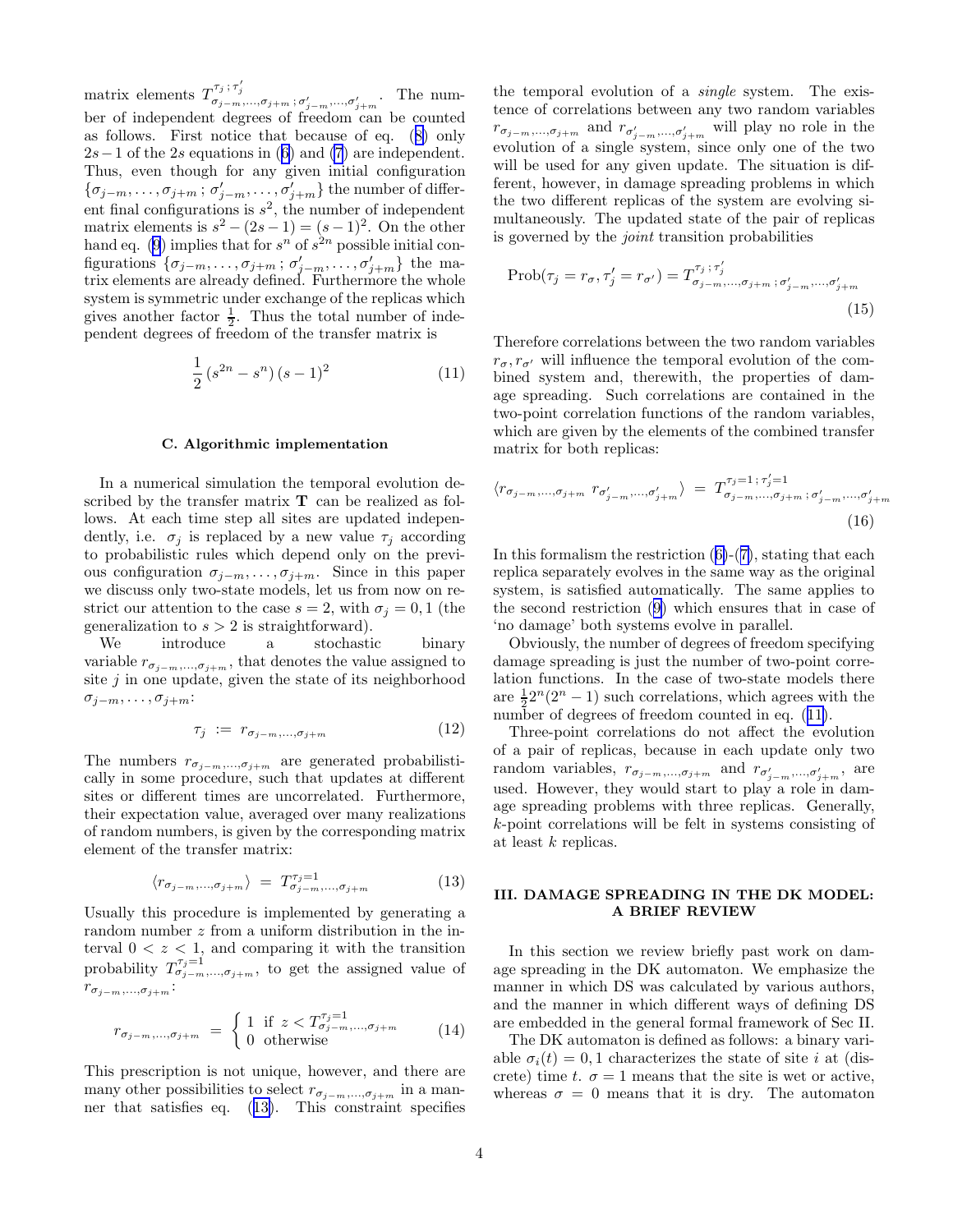<span id="page-4-0"></span>evolves by a parallel update rule, which can be stated, using the notation of Sec II, as follows:

$$
\mathbf{T}^{\tau_i}_{\sigma_{i-m},\dots,\sigma_{i+m}} = \mathbf{T}^{\tau_i}_{\sigma_{i-1},\sigma_{i+1}} \tag{17}
$$

$$
\mathbf{T}^{1}_{\sigma_{i-1}, \sigma_{i+1}} = \begin{cases} 0 & \text{if } \sigma_{i-1} = \sigma_{i+1} = 0 \\ p_1 & \text{if } \sigma_{i-1} \neq \sigma_{i+1} \\ p_2 & \text{if } \sigma_{i-1} = \sigma_{i+1} = 1 \end{cases}
$$
(18)

That is, the state of site i at time  $t + 1$  depends only on the states of its two neighbors at time  $t$ ; only wet sites can give rise to a wet site, with probabilities  $p_1$  if one neighbor was wet and  $p_2$  if both were wet.

Using the notations introduced in Sec II the transition probabilities in the DK model are defined by the one-point expectation values of three stochastic binary variables [\[14](#page-10-0)]

$$
\langle r_{01} \rangle = \langle r_{10} \rangle = p_1, \qquad \langle r_{11} \rangle = p_2. \qquad (19)
$$

This model has a dry phase and a wet phase, separated by a transition line which has been determined with high accuracy by various numerical methods. In spite of its simplicity, the model has not been solved exactly, except forthe special line  $p_2 = 1$  [[7\]](#page-10-0), [[16\]](#page-10-0), [\[17](#page-10-0)]. At all points on the phase boundary, except the special line, the transition to the active or wet phase is characterized by directed percolation (DP) exponents.

Damage spreading properties between two replicas are controlled by correlations between the random variables:

$$
\langle r_{01} r_{11} \rangle = \langle r_{10} r_{11} \rangle = \tilde{\alpha}
$$

$$
\langle r_{01} r_{10} \rangle = \tilde{\beta}
$$

$$
\langle r_{01} r_{10} r_{11} \rangle = \tilde{\gamma}
$$
(20)

According to the arguments discussed in Sec II, only oneand two-point functions enter the transfer matrix, which means that  $\tilde{\gamma}$  is an irrelevant parameter in the present problem.

Martins et al[[8\]](#page-10-0) were the first to address the issue of damage spreading in the DK model. Two nearly identical initial configurations were allowed to evolve on two replicas, using the same random numbers for both (the precise meaning of this statement will be explained below). They discovered that the active phase contains in fact two regions; one in which damage spreads and its complement, where it does not. The boundary between these regions was subsequently determined with increasing accuracy by Zebende and Penna [\[9](#page-10-0)], by Martins et al[[10\]](#page-10-0), Rieger et al[[11\]](#page-10-0) and Grassberger [\[12](#page-10-0)]. Independently, mean-field type approximations of varying complexity were also used to study the DS problem[[11,13–15](#page-10-0)]. An interesting observation, first made by Kohring and Schreckenberg[[13\]](#page-10-0), was to the effect that the position of the "phase boundary" between the DS and non-spreading regimes depends on the manner in which damage is generated. The original scheme of Martins et al used a single uniformly distributed random number  $0 < z < 1$  for the two replicas: using the definitions of Sec II this means that the choice

$$
r_{01} = r_{10} = \theta(p_1 - z), \qquad r_{11} = \theta(p_2 - z) \quad (21)
$$

was made, which can be expressed as

$$
\tilde{\beta} = \langle r_{01} r_{10} \rangle = p_1
$$
  
\n
$$
\tilde{\alpha} = \langle r_{01} r_{11} \rangle = \text{Min}(p_1, p_2)
$$
\n(22)

The dynamical process is generated by setting

$$
\sigma_i(t+1) = \tau_i = r_{\sigma_{i-1}\sigma_{i+1}}
$$

$$
\sigma'_i(t+1) = \tau'_i = r_{\sigma'_{i-1}\sigma'_{i+1}}
$$

For reasons that will be evident shortly, we call this dynamic process, that uses a single random number, maximally correlated.

Kohring and Schreckenberg recognized the fact that one could, in principle, use two different random numbers to determine  $\tau_i$  and  $\tau'_i$ , if at least one of the two neighbor sites was damaged at time  $t$ . In fact they studied DS using two different random numbers  $z_{01}$  and  $z_{11}$ , their DS procedure has two fully correlated binary variables  $(r_{01}$  and  $r_{10})$  and two *uncorrelated* ones  $(r_{01}$  and  $r_{11})$ :

$$
r_{01} = r_{10} = \theta(p_1 - z_{01}), \qquad \qquad r_{11} = \theta(p_2 - z_{11}) \tag{23}
$$

the correlations being

$$
\tilde{\beta} = \langle r_{01} r_{10} \rangle = p_1
$$
  
\n
$$
\tilde{\alpha} = \langle r_{01} r_{11} \rangle = \langle r_{01} \rangle \langle r_{11} \rangle = p_1 p_2
$$
\n(24)

The dynamics generated by using on the first replica  $\tau_i =$  $r_{\sigma_{i-1}\sigma_{i+1}}$  and  $\tau'_{i} = r_{\sigma'_{i-1}\sigma'_{i+1}}$  on the second gave rise to a shift of the original "phase boundary" (as obtained with a single random number, eq. (21)). As discussed in Sec II, the evolution of a single replica is completely insensitive to whether one or two random variables are used in the dynamic procedure, which prompted Grassberger [\[12](#page-10-0)] to make his observation quoted in the Introduction.

Finally we note that Grassberger has formulated recently[[12](#page-10-0)] a conjecture, which is a natural extension of previous statements[[18,19,7\]](#page-10-0) regarding universality of directed percolation transitions for models with nonsymmetric absorbing states [\[20](#page-10-0)]. According to this conjecture damage-spreading transitions should be in the universality class of directed percolation [\[12](#page-10-0)], provided some general conditions are satisfied. The DK model is a natural candidate to test this conjecture because of its simplicity, ease to simulate and our precise knowledge of the existence of a DS transition and its location. Grassberger presented numerical evidence for his conjecture, which we also confirmed and extended. We also show below that in a region of the  $p_1, p_2$  plane one can map DS exactly to the DK model and hence onto DP. This result is an extension of a statement first made by Kohring and Schreckenberg [\[13](#page-10-0)], who noted that such a mapping holds on the  $p_2 = 0$  line.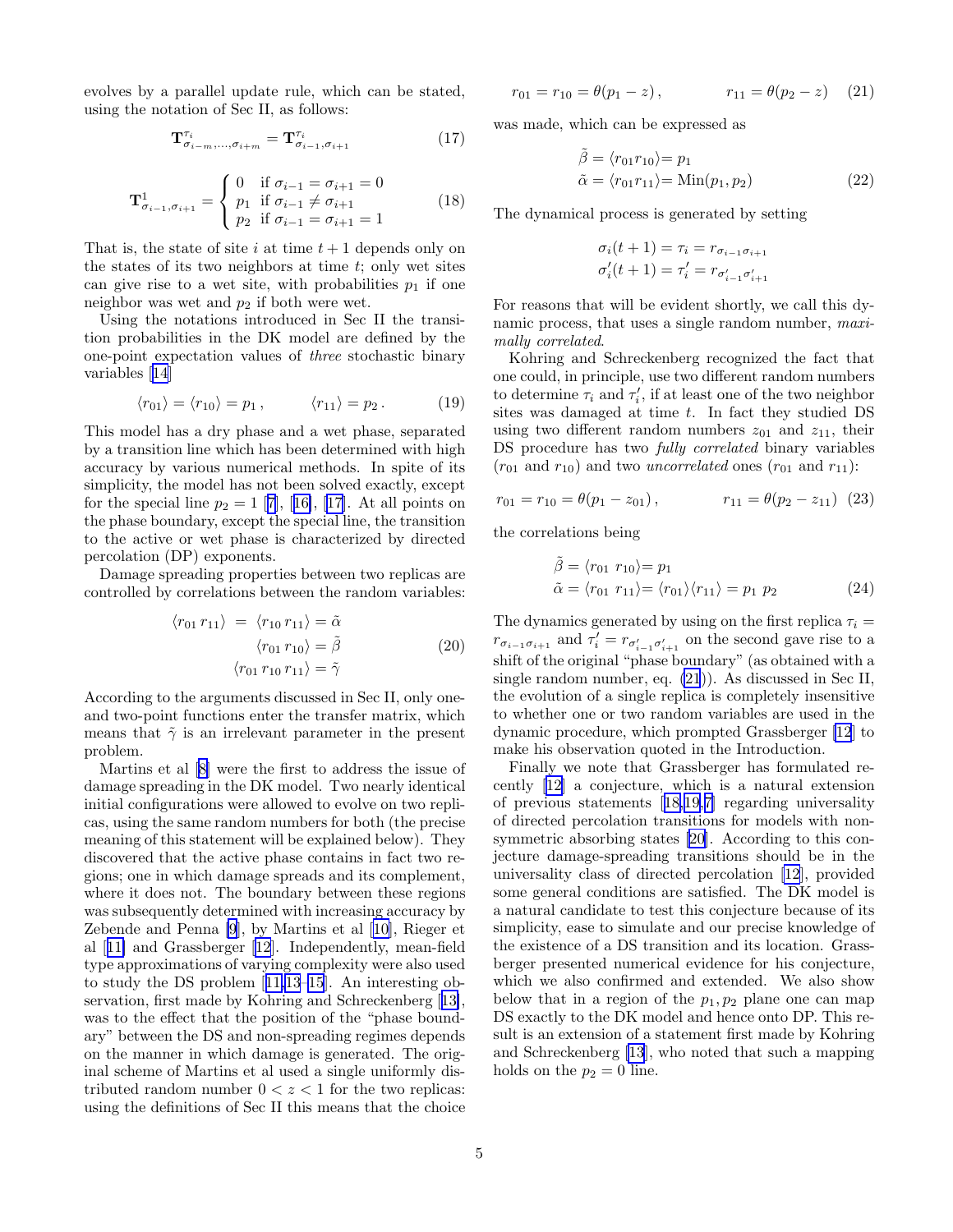### <span id="page-5-0"></span>IV. TRUE PHASES IN THE DK MODEL

As discussed in Sec III, the most general dynamic rule that can be defined for two replicas of the DK automaton, in accordance with these constraints, has two degrees of freedom or parameters,  $\tilde{\alpha}$  and  $\beta$ . As it turns out (see Appendix [A](#page-8-0)), the possible values that  $\tilde{\alpha}$  and  $\tilde{\beta}$  can take are restricted by requiring that all transition rates in the transfer matrix have to be positive. For any value of  $p_1, p_2$ , the range of allowed values of the parameters  $\tilde{\alpha}$ and  $\beta$  is given by

 $\max(0, p_1 + p_2 - 1) \leq \tilde{\alpha} \leq \min(p_1, p_2)$  $\max(0, 2\tilde{\alpha} - p_2, 2p_1 - 1, 2p_1 - 1 - 2\tilde{\alpha} + p_2) \leq \tilde{\beta} \leq p_1$ (25)

There are three important special cases, namely those of

- maximal correlations:  $\tilde{\alpha} = \min(p_1, p_2), \ \tilde{\beta} = p_1$
- no correlations:  $\tilde{\alpha} = p_1 p_2, \ \tilde{\beta} = p_1^2$
- minimal correlations:  $\tilde{\alpha} = p_1 + p_2 1$ ,  $\tilde{\beta} = 2p_1 - 1$

In the case of minimal correlations, the values listed above hold only in the region  $2p_1 + p_2 > 2$  (see Appendix [A](#page-8-0)).

#### A. Exact results

We turn now to show that for  $p_2/2 \leq p_1 \leq 1-p_2/2$  the damage spreading process can be mapped exactly onto a directed percolation process. Kohring and Schreckenberg [[13\]](#page-10-0) have shown that such a mapping holds on the line  $p_2 = 0$  $p_2 = 0$  $p_2 = 0$ . Clearly, their choice of parameters ([24\)](#page-4-0) is a particular case of our damage spreading procedure, which is the most general one that satisfies rules 1 - 3 listed above. Therefore we find a wider (two-dimensional) region in the  $p_1, p_2$  plane in which such a mapping is possible. To see this, let  $\Delta_i = 1 - \delta_{\sigma_i, \sigma'_i}$  be the damage at site *i*. By  $P_D(\Delta_i = 1 | \sigma_{i-1}\sigma_{i+1}; \sigma'_{i-1}\sigma'_{i+1})$  we denote the probability to generate a damaged site for a given initial configuration in a particular update. These probabilities are listed in Table I, in which we introduced for brevity the notation

$$
X = 2p_1 - 2\tilde{\beta} \qquad \qquad Y = p_1 + p_2 - 2\tilde{\alpha} \qquad (26)
$$

In general, the probability for generating damage on site  $i$  depends on the previous states of both replicas, i.e. on  $(\sigma_{i-1}\sigma_{i+1};\sigma'_{i-1}\sigma'_{i+1});$  knowledge of  $\Delta_{i-1}$  and  $\Delta_{i+1}$  does not suffice to determine  $\Delta_i$  at the next time step. Thus damage spreading itself cannot be seen as an independent process. We may, however, pose the following question: under which conditions will damage spread as if it were generated by an independent process? That is, when do we have

$$
P_D(\Delta_i | \sigma_{i-1} \sigma_{i+1}; \sigma'_{i-1} \sigma'_{i+1}) = P_D(\Delta_i | \Delta_{i-1}, \Delta_{i+1})
$$
\n(27)

In order to satisfy this condition, any two entries in Table I, that correspond to the same initial damage  ${\{\Delta_{i-1}\Delta_{i+1}\}}$ , should be equal. For example all four initial configurations

$$
\{\sigma_{i-1}\sigma_{i+1} \; ; \; \sigma'_{i-1}\sigma'_{i+1}\}\
$$
  
= (\{11;00\}, \{10;01\}, \{01;10\}, \{00;11\})

have the same initial damage  $\{\Delta_{i-1}, \Delta_{i+1}\} = \{1, 1\}$ . In order to satisfy eq. (27), the four entries  $(p_2, X, X, p_2)$ must have the same value, i.e. we must have  $p_2 = X$ . A similar consideration leads to the condition  $Y = p_1$ ; that is, we must have

$$
P_D(1|00) = 0
$$
  
\n
$$
P_D(1|01) = P_D(1|10) = p_1 = Y
$$
  
\n
$$
P_D(1|11) = p_2 = X
$$
\n(28)

Note that these are precisely the update rules of the DK process. Using the definitions (26), we see that the correlations must satisfy

$$
\tilde{\alpha} = \frac{p_2}{2}, \qquad \tilde{\beta} = p_1 - \frac{p_2}{2}.
$$
\n(29)

Since the correlation parameters are restricted by eq. (25), the allowed range for  $p_1$  and  $p_2$  in which these conditions can hold is a triangle in the phase diagram:

$$
p_2/2 \le p_1 \le 1 - p_2/2 \tag{30}
$$

To summarize: we have proved that within this triangle we can find correlations  $\tilde{\alpha}, \tilde{\beta}$  such that the damage spreading process follows the dynamical rules of a single DK automaton.

|                             | $\sigma'_{i-1}, \sigma'_{i+1}$ |       |       |       |
|-----------------------------|--------------------------------|-------|-------|-------|
| $\sigma_{i-1},\sigma_{i+1}$ | 00                             | 01    |       |       |
| $\bf{00}$                   |                                | $p_1$ | $p_1$ | $p_2$ |
| 01                          | $p_1$                          |       |       |       |
| 10                          | $p_1$                          |       |       |       |
| 11                          | $p_2$                          |       |       |       |

TABLE I. Probabilities  $P_D(\Delta_i = 1 | \sigma_{i-1} \sigma_{i+1}; \sigma'_{i-1} \sigma'_{i+1})$ for the generation of damage in the DK model. X and Y are defined in eq. (26)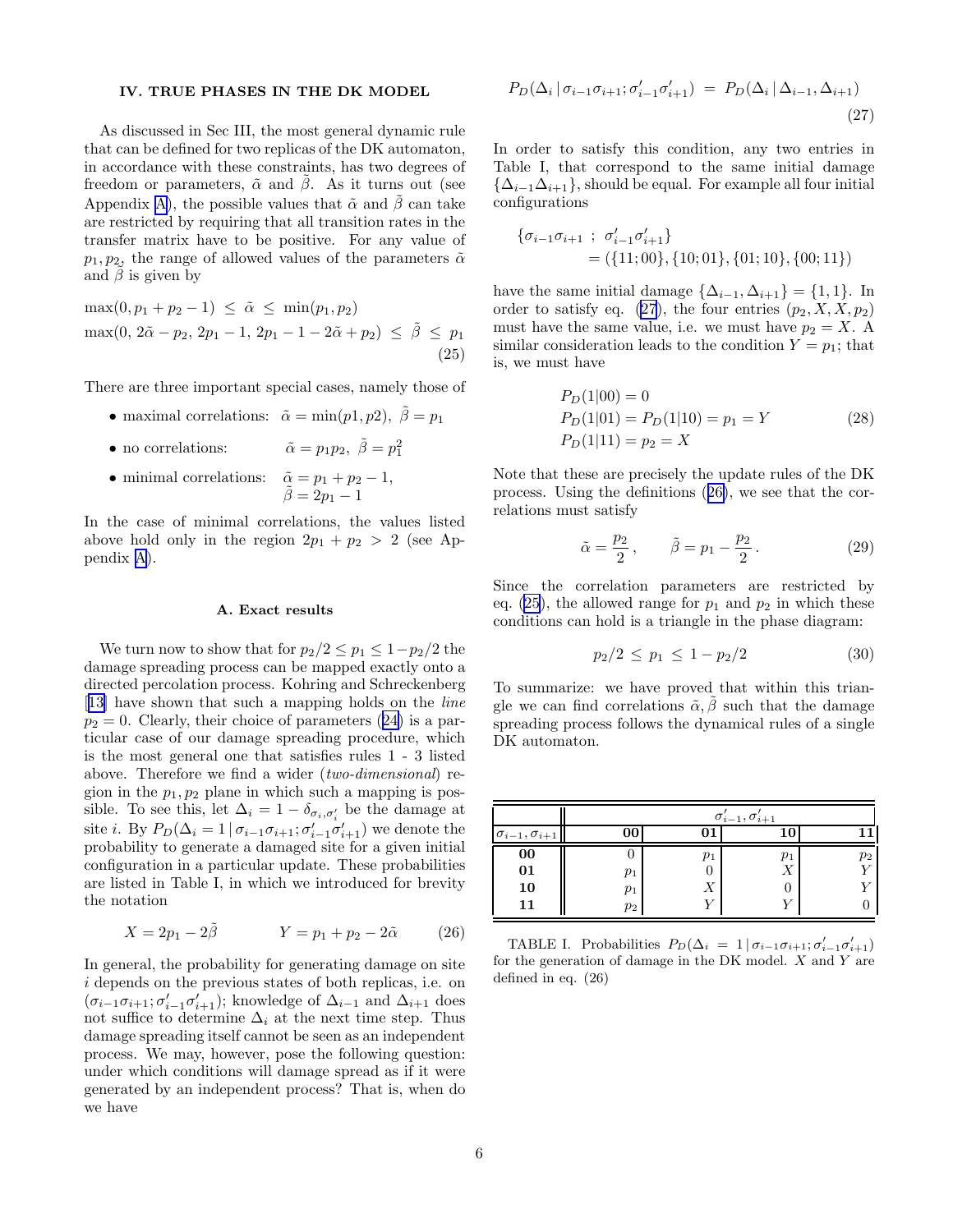<span id="page-6-0"></span>Say we have a line in the  $(p_1, p_2)$  plane that lies within this region. For every point  $(p_1^*, p_2^*)$  on this line we can find  $\tilde{\alpha}, \tilde{\beta}$  values for which DS evolves precisely like a DK automaton with parameters  $(p_1^*, p_2^*)$ . Since part of the transition line of the DK model (from dry to wet phase) lies in the triangle [\(30](#page-5-0)), on any trajectory that crosses this part of the phase boundary we will observe a damage spreading transition precisely at the DP transition and with DP exponents (provided we chose  $\tilde{\alpha}, \beta$  according to eq. [\(29](#page-5-0)).) In particular, this holds for the line  $p_2 = 0$ , asdiscovered in [[13\]](#page-10-0); note that for  $p_2 = 0$  their choice of correlations, eq. [\(24](#page-4-0)) precisely satisfy eq.([29\)](#page-5-0).

### B. Results from comparing probabilities

Other useful results can be obtained by comparing probability tables of different pairs of automata. The basic idea is that by increasing (decreasing) all probabilities in Table I, damage spreading will be more (less) likely. More precisely, if a pair of DK automata described by parameters  $p_1^*, p_2^*, \tilde{\alpha}^*, \tilde{\beta}^*$  exhibits damage spreading, we expect that any other pair of automata with parameters  $p_1, p_2, \tilde{\alpha}, \tilde{\beta}$  satisfying

$$
p_1^* \le p_1 \np_2^* \le p_2 \np_1^* + p_2^* - 2\tilde{\alpha}^* \le p_1 + p_2 - 2\tilde{\alpha} \n2p_1^* - 2\tilde{\beta}^* \le 2p_1 - 2\tilde{\beta}
$$
\n(31)

exhibits damage spreading as well. Vice versa, if damage heals in a pair of automata described by  $p_1^*, p_2^*, \tilde{\alpha}^*, \tilde{\beta}^*,$ then for any other pair with  $p_1, p_2, \tilde{\alpha}, \tilde{\beta}$  obeying

$$
p_1^* \ge p_1
$$
  
\n
$$
p_2^* \ge p_2
$$
  
\n
$$
p_1^* + p_2^* - 2\tilde{\alpha}^* \ge p_1 + p_2 - 2\tilde{\alpha}
$$
  
\n
$$
2p_1^* - 2\tilde{\beta}^* \ge 2p_1 - 2\tilde{\beta}
$$
\n(32)

we expect damage to heal.

Although these statements are very plausible, we were not able to prove them rigorously. However, we performed various numerical tests which turned out to be consistent with the inequalities stated above.

Because of these inequalities the boundaries between the three regions in the phase diagram correspond to extremal correlations  $\tilde{\alpha}$  and  $\beta$ . For example, if at a point  $(p_1, p_2)$  damage spreads in a model with maximal correlations  $\tilde{\alpha}^{max} = \min(p_1, p_2)$  and  $\tilde{\beta}^{max} = p_1$ , then eq. (31) implies that damage spreads also for every  $\tilde{\alpha}$  and  $\tilde{\beta}$  in the allowed range([25\)](#page-5-0). This, however, means that the point  $(p_1, p_2)$  belongs to region 1 in the phase diagram. Therefore the phase boundary of region 1 coincides with the DS transition line for maximal correlations. Similarly one can use eq. (32) to show that the phase boundary between regions 2 and 3 coincides with the DS transition

Alternatively one can compare the probabilities for generating damage in a pair of DK automata to the probabilities of generating a wet site in a single DK automaton. To this end one simply has to use the same inequalities setting  $\tilde{\alpha}^* = p_2^*/2$  and  $\tilde{\beta}^* = p_1^* - p_2^*/2$ . For example, if  $p_1^*$  and  $p_2^*$  represent a point in the wet phase of the DK phase diagram, then for all pairs of automata parametrized by  $p_1, p_2, \tilde{\alpha}, \beta$  and satisfying

$$
p_1^* \le p_1
$$
  
\n
$$
p_2^* \le p_2
$$
  
\n
$$
p_1^* \le p_1 + p_2 - 2\tilde{\alpha}
$$
  
\n
$$
p_2^* \le 2p_1 - 2\tilde{\beta}
$$
\n(33)

damage will spread. On the other hand, if  $p_1^*$  and  $p_2^*$ belong to the dry phase of the DK model then in all pairs of automata with

$$
p_1^* \ge p_1
$$
  
\n
$$
p_2^* \ge p_2
$$
  
\n
$$
p_1^* \ge p_1 + p_2 - 2\tilde{\alpha}
$$
  
\n
$$
p_2^* \ge 2p_1 - 2\tilde{\beta}
$$
\n(34)

damage does not spread.

As an illustration of eq.  $(33)$  consider the point  $M_1$  in Fig. [2](#page-7-0): Setting  $p_1^* = p_1^c \approx 0.809$  and  $p_2^* = 0$  we obtain the conditions

$$
p_1^c \le p_1
$$
,  $p_1^c \le p_1 + p_2 - 2\tilde{\alpha}$ ,  $0 \le 2p_1 - 2\tilde{\beta}$  (35)

Using the bounds [\(25](#page-5-0)) we find from these inequalities that in the triangle  $p_1 - p_2 \geq p_1^*$  damage spreads with certainty for any  $\tilde{\alpha}$  in the allowed range. In Fig. [2](#page-7-0) this triangle is indicated as a shaded region.

#### C. Terminal points of the phase boundaries

We turn now to derive, using the arguments introduced above, a few exact results concerning the phase boundaries for minimal and maximal correlations. As explained above, these boundaries are the transition lines between the damage-spreading phases 1,2 and 3 described in the Introduction and shown on [1.](#page-0-0) In order to make our arguments easier to follow, we present in Fig. [2](#page-7-0) all the lines and special points that are mentioned.

Let us consider first the case of maximal correlations. That is, for every point  $(p_1, p_2)$  in the phase diagram we assign  $\tilde{\alpha} = \min(p_1, p_2)$  and  $\tilde{\beta} = p_1$  and look for the boundary  $\mathcal{B}_{max}$  between the region in which damage spreads and the one in which it doesn't. Denote the wet-to-dry transition line of the DK model by  $\mathcal{B}_{wet}$  (see Fig. [2](#page-7-0)).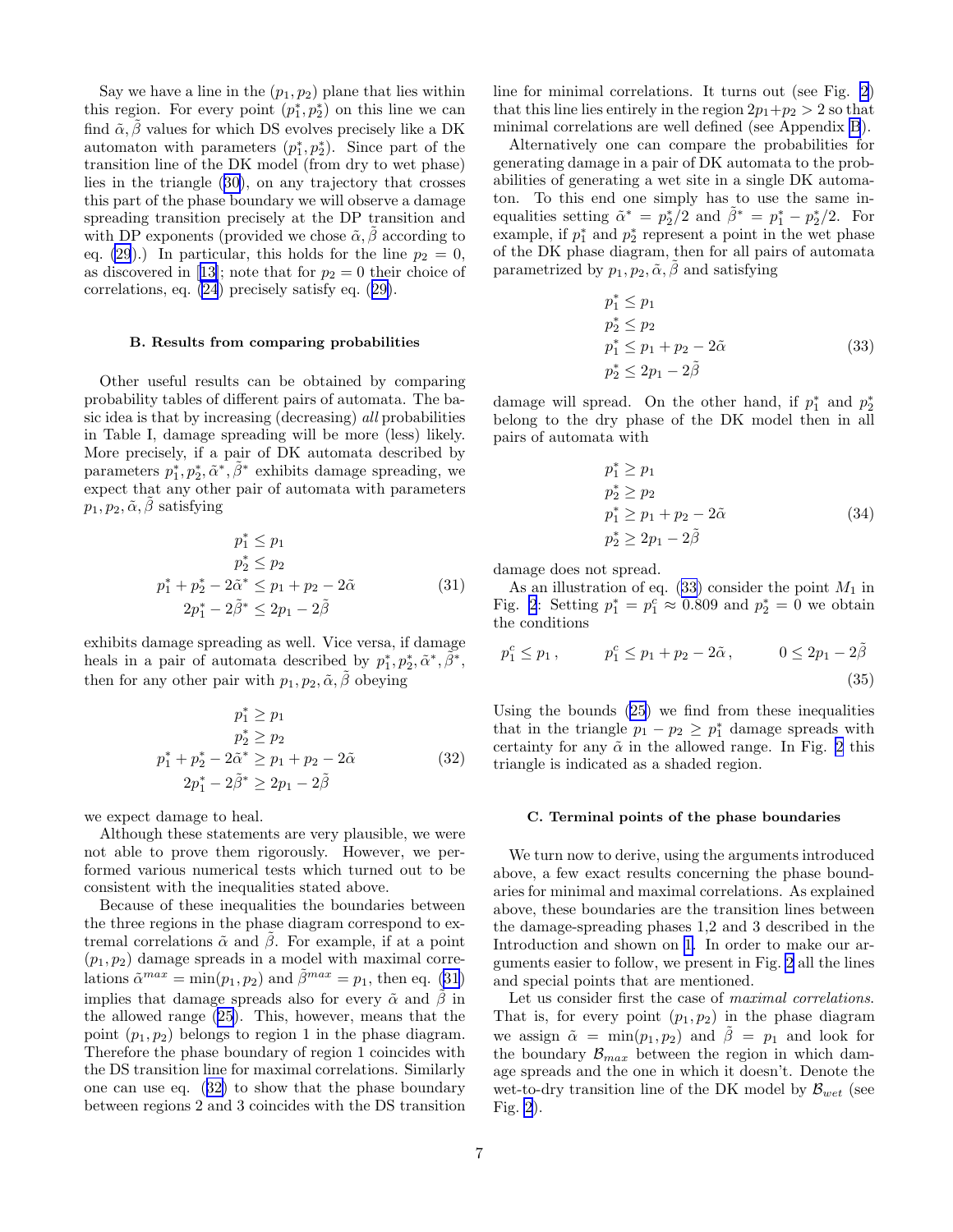<span id="page-7-0"></span>We now prove that  $\mathcal{B}_{max}$  and  $\mathcal{B}_{wet}$  can intersect only at the point  $M_1 = (p_1^c, 0)$ , where  $\mathcal{B}_{wet}$  intersects the  $p_1$ axis. On this axis maximal correlations correspond to the choice  $\tilde{\alpha} = p_2 = 0$  and  $\tilde{\beta} = p_1$ , which also satisfy the conditions [\(29\)](#page-5-0), i.e. the damage spreading process can be mapped onto a single DK model. Therefore we know that a DS transition will occur precisely at  $p_1 = p_1^c$ , so that at all points  $(p_1 > p_1^c, p_2 = 0)$  we must have DS. On the other hand, as we will now show, for maximal correlations there cannot be DS on any point on  $\mathcal{B}_{wet}$ ; to see this, note that (for the region of interest,  $p_1 > 1/2$ ) maximal correlations imply the inequalities

$$
p_1 + p_2 - 2\tilde{\alpha} = |p_1 - p_2| < p_1 \tag{36}
$$
\n
$$
2p_1 - 2\tilde{\beta} = 0 < p_2
$$



FIG. 2. Schematic phase diagram, displaying the special lines and points that are referred to in the text.

For a point  $(p_1, p_2)$  on  $\mathcal{B}_{wet}$  these inequalities, when used together with eq. [\(34](#page-6-0)), imply that damage does not spread. Furthermore, since (36) are (for  $p_2 > 0$ ) strict inequalities,  $\mathcal{B}_{wet}$  lies *inside* the no-spread region. The point  $M_1$  is on the boundary between this region and a region (containing the  $p_1 > p_1^c$  axis) in which damage does spread; Therefore  $M_1$  must lie on  $\mathcal{B}_{max}$ .

We turn now to the phase boundary  $\mathcal{B}_{min}$  for *minimal correlations*, and show that it terminates at the point  $M_2$ , where  $\mathcal{B}_{wet}$  intersects the line  $\mathcal{L}$ , given by  $p_1 + p_2/2 = 1$ . First notice that on  $\mathcal L$  minimal correlations correspond to  $\tilde{\alpha} = 1 - p_1$  and  $\beta = 2p_1 - 1$ . Therefore (see eq. [\(29](#page-5-0))) the DS process is equivalent, on  $\mathcal{L}$ , to a DK model, so that as we move on  $\mathcal{L}$ , keeping minimal correlations, a DS transition occurs at the point  $M_2 = (p_1^*, p_2^*)$ , where  $\mathcal{L}$ intersects  $\mathcal{B}_{wet}$ . As before, we show next that at all points on  $\mathcal{B}_{wet}$  with  $p_2 > p_2^*$  damage doesn't spread; hence  $\mathcal{B}_{min}$ must pass through  $M_2$ . To prove the last claim note that

the segment of  $\mathcal{B}_{wet}$  that lies above the intersection point is in the region where  $p_1+p_2/2 > 1$  and this immediately leads (for minimal correlations) to the inequalities

$$
p_1 + p_2 - 2\tilde{\alpha} = 2 - p_1 - p_2 < p_1 \tag{37}
$$
\n
$$
2p_1 - 2\tilde{\beta} = 2 - 2p_1 < p_2
$$

According to eqs.([34\)](#page-6-0), this implies that on the DK transition line in the region  $p_1 + p_2/2 > 1$  damage does not spread. Therefore  $M_2$  is the terminal point of  $\mathcal{B}_{min}$ .

Having located the endpoints  $M_1$  and  $M_2$ , we now turn to the opposite end of the lines  $B_{max}$  and  $B_{min}$ . Note that for $p_1 = 1$  the bounds ([25\)](#page-5-0) collapse to  $\tilde{\alpha} = p_2, \tilde{\beta} = 1$ , i.e. maximal and minimal correlations are identical and hence  $\mathcal{B}_{max}$  and  $\mathcal{B}_{min}$  meet at some point  $M_3$  on the  $p_1 = 1$  line. The three special "multicritical" points discussed above determine the topology of the phase diagram for DS. In order to obtain high precision quantitative information about the location of the transition lines we performed numerical studies of damage spreading in the DK model.

#### D. Numerical results

In order to obtain accurate numerical estimates for the critical parameters of models with absorbing states one usually has to let the system evolve for extremely long times[[8\]](#page-10-0). Grassberger overcame the difficulty posed by long transients and obtained good statistics by simulating n replicas of the same system in parallel, using simple bit manipulations on computers with unsigned words of length  $n$  [[12\]](#page-10-0). Using this multi-spin encoding method he measured the decay in damage on a one-million site chain, allowing it to evolve for hundreds of thousands of time steps. Because of the improved statistics he was able to determine the critical exponents for damage spreading at a particular transition point with high accuracy.

Another method to determine the critical point efficiently is the so-called gradient method which was introduced by Zebende and Penna [\[9](#page-10-0)]. In this method a gradient in  $p_1$  and  $p_2$  is arranged along the chain. The values of the parameters at the two end-points of the chain are chosen to be in different phases, i.e. on different sides of the transition point. This allows the critical point to be determined by measuring the average location of the boundary of the active (damaged) cluster.

In the present work we used a combination of multispin encoding and the gradient method. In combining these methods, a number of problems emerged which we solved as follows:

1. In order to measure the damage spreading transition point, one has to find the first position (approaching from the non-spreading phase) where damage occurs. Simulating  $n = 64$  lattices in parallel, this has to be done for each of the  $64 \cdot 63/2 =$ 2016 pairs of replicas. To do this one has to set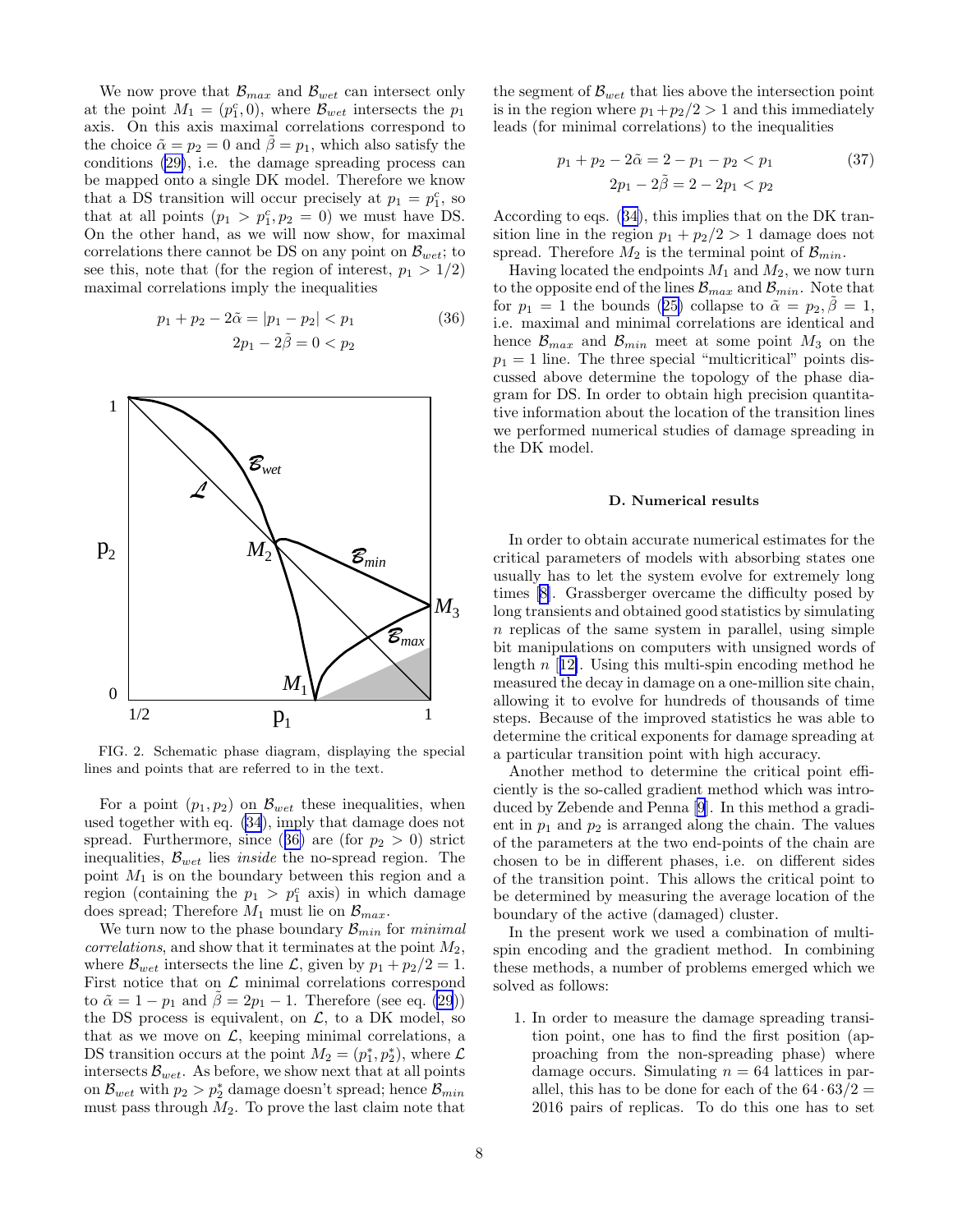<span id="page-8-0"></span>up a  $64 \times 64$  table in order to keep track of damaged pairs. Moreover, one has to scan the words bit by bit which makes it impossible to use parallel bit manipulations. The large amount of CPU time needed for this process usually kills the advantage one gains from the multi-spin encoding. In order to solve this problem, we used a simplified search algorithm which is based on fast bit operations. The price we pay is that only  $\approx 75\%$  of all possible pairs are taken into account<sup>3</sup>. We proved that the error of this method does not bias the measurement of the transition point.

- 2. Zebende and Penna started each run with a single damaged seed located somewhere on the chain. It is not clear whether the choice of the location influences the results. In order to circumvent this problem, we used initial conditions with randomly distributed damage all over the chain.
- 3. The gradient method is a finite-size simulation and therefore boundary conditions may play an important role. In the work of Zebende and Penna the boundary conditions can be understood as dry walls and it is not clear to what extent they affect the measurements. In order to minimize this effect, we created, on a chain of  $2N$  sites, a gradient with reflection symmetry  $(p_1(i) = p_1(2N - i)$  and  $p_1(i) = p_1(2N - i)$  and measured the boundary of the damaged cluster on both sides. We expect finite-size effects to be less important for these periodic boundary conditions.

The phase diagram of the DK automaton, obtained using the multiple lattice gradient method, is presented in Fig. [1](#page-0-0). First, we verified numerically the prediction that larger correlations correspond to smaller damage and vice versa. This was done by scanning the  $(\tilde{\alpha}, \beta)$  space for various points in the  $(p_1, p_2)$  plane. Next we determined the DS transition lines for minimal and maximal correlations. Typical gradient values of  $1.2 \cdot 10^{-5}$  were used for lattice sizes  $L = 8192$  and upwards. A transient period of at least 2L was followed by an averaging period of L time steps. For  $(p_1, p_2)$  near the the transition lines longer transient times were used. The terminal points of the phase boundaries were determined with high accuracy. Using a chain with  $L = 16384$  sites, gradients down to  $1.22 \cdot 10^{-6}$  and transients of 231072, we measured the following critical values at these special points:  $p_1^c = 0.8087(5)$  (on the  $p_2 = 0$  line);  $p_2^c = 0.3130(5)$  (on

<sup>3</sup>In this approximation, a given replica is declared to be damaged at site  $i$  if the majority of the other replicas is in a different state. Instead of keeping track of damaged pairs of replicas, we recognize only single replicas from where damage originated. This amounts in dropping statistically 25% of all possible pairs.

the  $p_1 = 0$  line). The new triple point was located at  $p_1^* = 0.744(10), p_2^* = 0.526(10).$  This was done without using our analytic result that identified this point as the crossing of  $\mathcal{L}$  with  $\mathcal{B}_{wet}$ ; the value of  $p_1^* + p_2^* / 2 = 1.007(15)$ agrees with the predicted value (of 1) for points on  $\mathcal{L}$ .

Measuring the density of damage along the gradient of the chain, we could estimate the density exponent  $\beta$ . At the terminal points we found  $\beta = 0.302(30)$  for  $p_2 = 0$ and  $\beta = 0.296(30)$  on the  $p_1 = 1$  line. We also measured the exponent at a point  $(p_1, p_2) = (0.85, 0.35)$  which lies inside phase 3. This was done by crossing the DS phase boundary while varying the correlations  $\tilde{\alpha}$  and  $\beta$ , yielding the value  $\beta = 0.279(10)$ . All results are in fair agreement with the expected density exponent of directed percola-tion $\beta = 0.277(1)$  [\[21](#page-10-0)], [[22](#page-10-0)].

### V. SUMMARY

We have rules that a most general damage spreading procedure should satisfy. These rules are most natural: they ensure that the evolution of a single replica is not affected by the fact that two replicas are evolving simultaneously; that the range of damage spreading does not exceed the range of interactions in the original single model and that the two evolving replicas respect the symmetries of the model. These rules can be cast in a formal setting, using transfer matrices. Using these formal definitions we were able to parametrize the most general damage spreading procedure for any given model in terms of correlation coefficients between various stochastic binary variables. Thus we are considering all possible damage spreading procedures and identify different damage spreading phases in terms of the manner in which this complete set of procedures behaves. Three possible phases can occur; one in which damage spreads for all allowed procedures, one in which it does not spread for any procedure and the third, in which for some procedures damage spreads while for others it does not.

These ideas were implemented for the Domany-Kinzel automaton, for which the three phases were identified, using a combination of numerical and analytic methods. We have shown that in an extended region of the model's parameter space damage spreading can be mapped onto the evolution of the DK automaton itself. This observation supports Grassberger's recent conjecture to the effect that damage spreading is in the directed percolation universality class. This was also confirmed by numerical tests (performed in regions where the above mentioned mapping does not hold).

# APPENDIX A: GENERATION OF CORRELATED RANDOM VARIABLES

In this Appendix we explain in detail how correlated random variables  $r_{01}$ ,  $r_{10}$  and  $r_{11}$ , that govern the evolu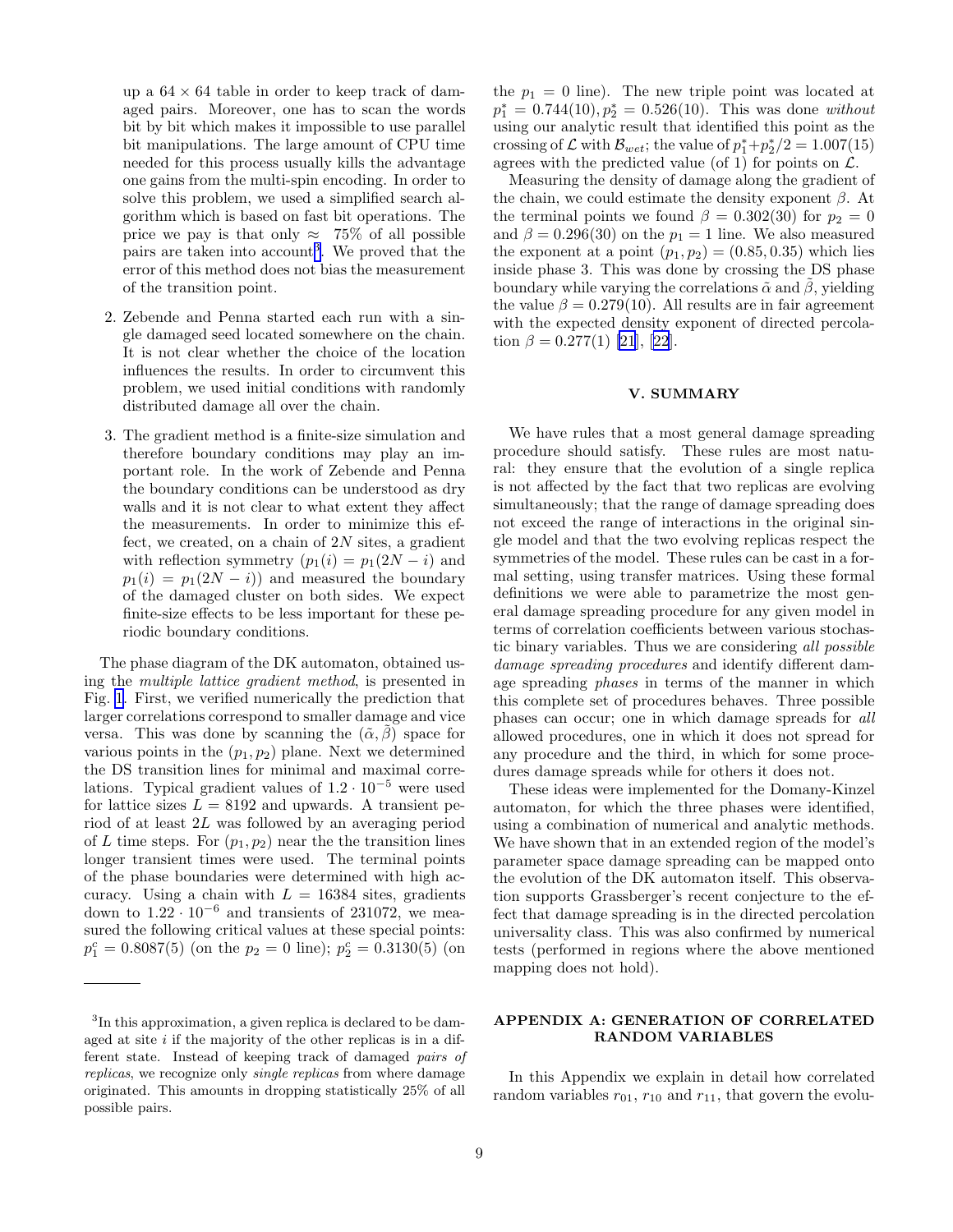<span id="page-9-0"></span>tion of the DK-model, can be generated. We also prove theallowed ranges for  $\tilde{\alpha}$  and  $\beta$ , given in eq. ([25\)](#page-5-0). Finally, we explain the manner in which minimal correlations are given by the expression presented in Sec. V.

Since in each update  $r_{01}$ ,  $r_{10}$ , and  $r_{11}$  can be either zero or one, there are eight possible combinations. By  $\pi_{r_{01},r_{10},r_{11}}$  we denote the (positive) probability to generate the combination  $\{r_{01}, r_{10}, r_{11}\}$ . These probabilities are normalized by:

$$
\pi_{000} + \pi_{001} + \pi_{010} + \pi_{011} + \pi_{100} + \pi_{101} + \pi_{110} + \pi_{111} = 1.
$$
\n(A1)

Once the probabilities  $\pi_{r_{01},r_{10},r_{11}}$  are known, the numbers  $r_{01}$ ,  $r_{10}$ , and  $r_{11}$  can be generated by taking one uniformly distributed random number  $0 < z < 1$  and selecting one of the eight possible outcomes according to the probabilities  $\pi_{r_{01},r_{10},r_{11}}$ . The three-point correlation functions can be represented in terms of the  $\pi$ 's:

$$
\pi_{111} = \langle r_{01} r_{10} r_{11} \rangle
$$
  
\n
$$
\pi_{110} = \langle r_{01} r_{10} (1 - r_{11}) \rangle
$$

Appropriate combinations of these probabilities are related to two- and one-point functions and therewith to the entries of the transfer matrix; for example,

$$
\pi_{110} + \pi_{111} = \langle r_{01} r_{10} \rangle = T_{01;10}^{1;1} = \tilde{\alpha}
$$
 (A2)

Collecting all identities of this type, we obtain seven equations:

$$
\pi_{100} + \pi_{101} + \pi_{110} + \pi_{111} = p_1
$$
\n
$$
\pi_{010} + \pi_{011} + \pi_{110} + \pi_{111} = p_1
$$
\n
$$
\pi_{001} + \pi_{011} + \pi_{101} + \pi_{111} = p_2
$$
\n
$$
\pi_{011} + \pi_{111} = \tilde{\alpha}
$$
\n
$$
\pi_{101} + \pi_{111} = \tilde{\alpha}
$$
\n
$$
\pi_{110} + \pi_{111} = \tilde{\beta}
$$
\n
$$
\pi_{111} = \tilde{\gamma}
$$

Together with the normalization (A1) these equations determine all probabilities  $\pi_{r_{01},r_{10},r_{11}}$ :

$$
\pi_{000} = 1 - \tilde{\gamma} + \tilde{\beta} + 2\tilde{\alpha} - 2p_1 - p_2
$$
  
\n
$$
\pi_{001} = p_2 - 2\tilde{\alpha} + \tilde{\gamma}
$$
  
\n
$$
\pi_{010} = \pi_{100} = p_1 - \tilde{\alpha} - \tilde{\beta} + \tilde{\gamma}
$$
  
\n
$$
\pi_{011} = \pi_{101} = \tilde{\alpha} - \tilde{\gamma}
$$
  
\n
$$
\pi_{110} = \tilde{\beta} - \tilde{\gamma}
$$
  
\n
$$
\pi_{111} = \tilde{\gamma}
$$
\n(A4)

Since all  $\pi$  have to be positive, we obtain six inequalities:

$$
\max(0, 2\tilde{\alpha} - p_2) \le \tilde{\gamma} \le \tilde{\alpha} \tag{A5}
$$

 $\max(\tilde{\gamma}, \tilde{\gamma} - 1 - 2\tilde{\alpha} + 2p_1 + p_2) \leq \tilde{\beta} \leq \tilde{\gamma} + p_1 - \tilde{\alpha}$  (A6)

For a given choice of the parameters  $p_1, p_2$  these inequalities imply restrictions on the correlation parameters  $\tilde{\alpha}$ ,

 $\beta$  and  $\tilde{\gamma}$ . The allowed range of these parameters can be derived as follows. First let us consider the restrictions on  $\tilde{\alpha}$ . Eq. (A5) implies that  $0 \leq \tilde{\alpha} \leq p_2$  whereas eq. (A6) leads to the condition  $p_1 + p_2 - 1 \leq \tilde{\alpha} \leq p_1$ . Both of them can be combined by requiring

$$
\max(0, p_1 + p_2 - 1) \le \tilde{\alpha} \le \min(p_1, p_2) \tag{A7}
$$

For a given  $\tilde{\alpha}$  in this interval the maximal ranges of  $\tilde{\beta}$ and  $\tilde{\gamma}$  are given in eqs. (A5)-(A6). However, since we do not explicitly use the three-point correlation parameter  $\tilde{\gamma}$ , we are only interested in the maximal range of  $\tilde{\beta}$ . This range can be obtained by inserting the extremal values for  $\tilde{\gamma}$  into eq. (A6), that is  $\tilde{\gamma} = \max(0, 2\tilde{\alpha} - p_2)$  on the l.h.s. and  $\tilde{\gamma} = \tilde{\alpha}$  on the r.h.s. Thus for a given  $\tilde{\alpha}$  in the range (A7) the corresponding maximal range of  $\beta$  is:

$$
\max(0, 2\tilde{\alpha} - p_2, 2p_1 - 1, 2p_1 + p_2 - 1 - 2\tilde{\alpha}) \le \tilde{\beta} \le p_1
$$
\n(A8)

In other words, if  $\tilde{\alpha}$  and  $\tilde{\beta}$  satisfy eqs. (A7)-(A8), we are able to find some  $\tilde{\gamma}$  such that all probabilities  $\pi_{r_{01},r_{10},r_{11}}$ are positive.

# APPENDIX B: MAXIMAL AND MINIMAL CORRELATIONS

In order to determine the phase boundaries  $B_{max}$  and  $\mathcal{B}_{min}$ , one has to identify situations where the correlations are extremal. For given parameters  $p_1, p_2$  maximal correlations (minimal damage) simply correspond to taking the upper bounds of the intervals (A7) and (A8):

$$
\tilde{\alpha} = \min(p_1, p_2), \qquad \tilde{\beta} = p_1. \tag{B1}
$$

In case of minimal correlations (maximal damage) the situation is more complicated since the correlation parameter  $\tilde{\alpha}$  appears on the l.h.s. of eq. (A8) with a negative sign. Therefore by increasing  $\tilde{\alpha}$ , the minimal value of  $\beta$  may decrease which makes it impossible to predict where damage is maximal. However, we can show that in the triangular region *above* line  $\mathcal L$  in Fig. [2](#page-7-0), where  $2p_1 + p_2 - 2 \geq 0$ , this problem does not arise. In this region eq. (A7) implies that  $\tilde{\alpha} \geq p_1 + p_2 - 1$  and therewith  $2\tilde{\alpha} \geq 2p_1 + 2p_2 - 2 \geq p_2$ . Hence according to eq. (A5) the minimal value that  $\tilde{\gamma}$  can have is  $2\tilde{\alpha} - p_2$ . Inserting this value into eq. (A6) we get the inequality

$$
\max(2\tilde{\alpha} - p_2, 2p_1 - 1) \le \tilde{\beta} \le p_1
$$
 (B2)

which replaces eq. (A8) in the specified triangle. In this inequality  $\tilde{\alpha}$  occurs with a positive sign on the l.h.s. and therefore the case of minimal correlations is well defined:

$$
\tilde{\alpha} = p_1 + p_2 - 1, \qquad \tilde{\beta} = 2p_1 - 1,
$$
 (B3)